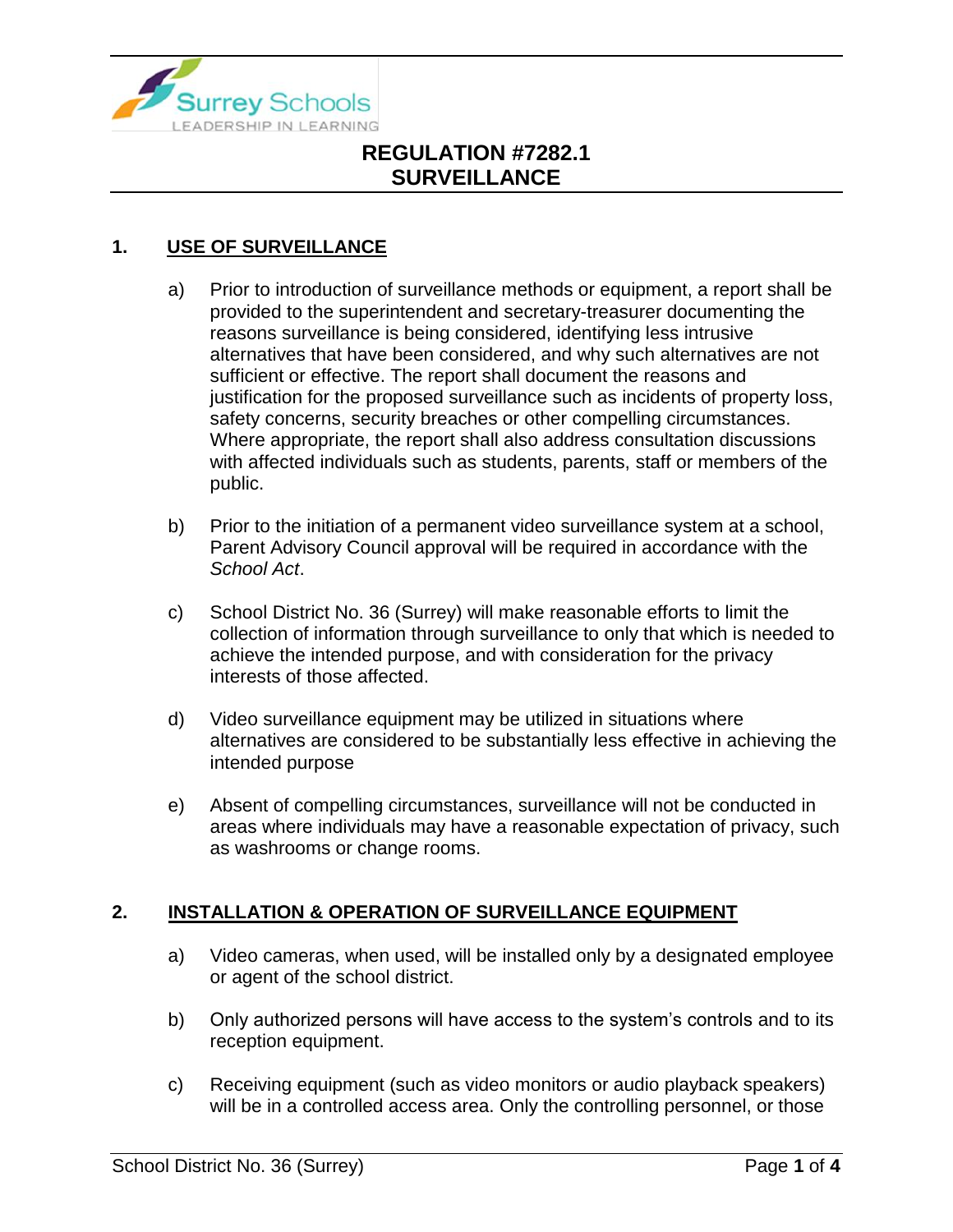

properly authorized by those personnel according to policy, will have access to the receiving equipment.

d) Video monitors will not be located in a position that will enable public viewing.

#### **3. SECURITY & RETENTION**

- a) Videotapes or digital video files shall be stored in a locked filing cabinet or in a secure manner in an area to which only authorized persons have access.
- b) Videotapes or digital video files may never be sold, publicly viewed or distributed except as provided under this policy or in accordance with appropriate legislation.
- c) The school board, reserves the right to use or share video tape for the purposes of investigation into any incident occurring on school board property, in connection with legal claims or the possible violation of laws. Video footage may, where appropriate, be shared with the school board's insurers or legal advisors or used as evidence in legal proceedings.
- d) Videotapes or digital videos shall generally be erased within one month except as required by law or unless they are being retained for documentation related to a specific incident, or are being transferred to the board's insurers or the RCMP.
- e) Logs shall be kept of all instances of access to, and use of, recorded material.
- f) Video footage that is retained by the school board after one month, will be retained as necessary to fulfill the purposes for which it has been retained, subject to the record retention requirements under the *Freedom of Information and Protection of Privacy Act*, and other applicable laws.

#### **4. ACCESS BY PARENTS, GUARDIANS, STUDENTS OR EMPLOYEES**

a) Subject to Section 4(f), parents or guardians requesting to view a segment of tape or digital video file that includes their child/children may do so to the extent that such access is permissible under the *Freedom of Information and Protection of Privacy Act*.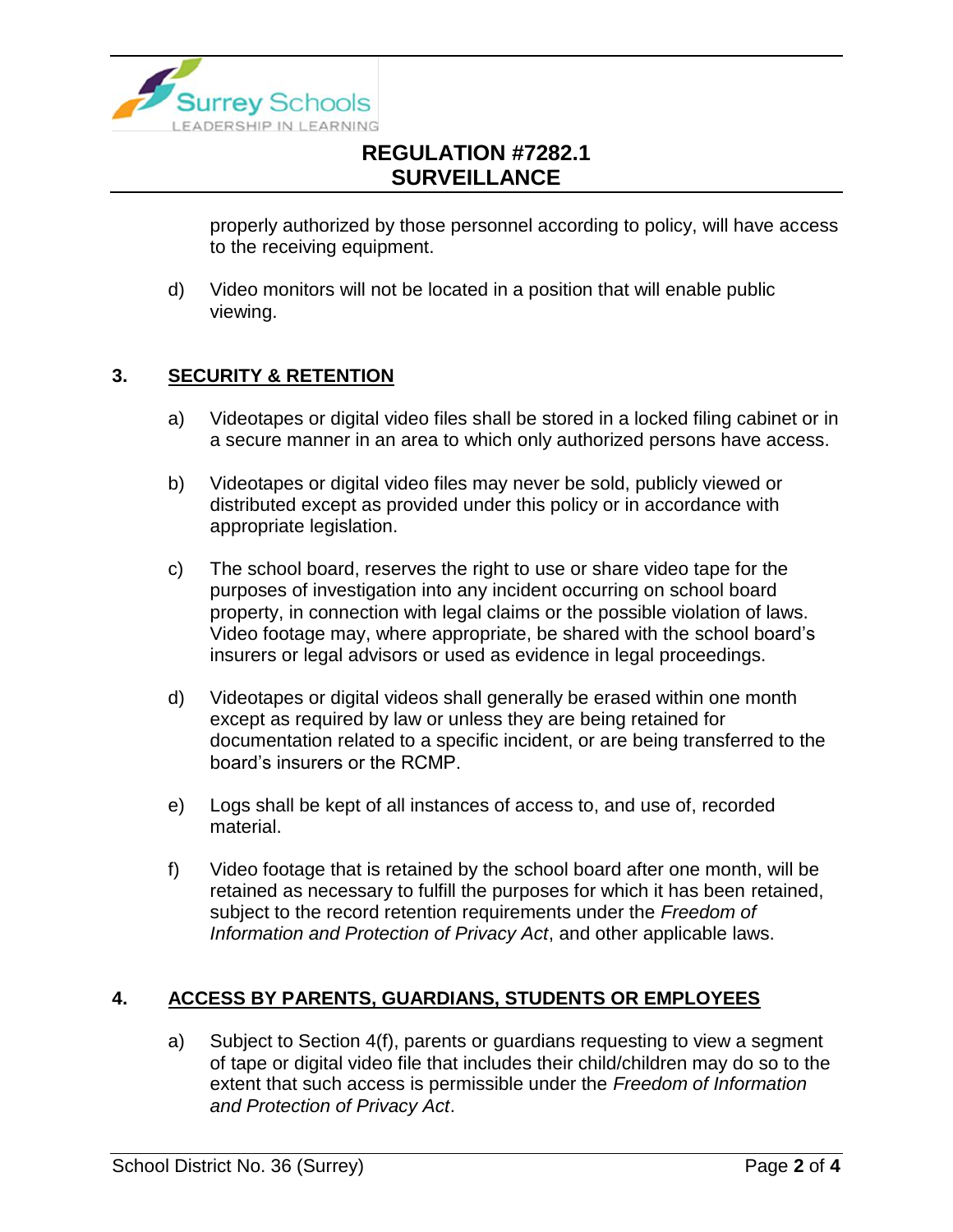

- b) Subject to Section 4(f), employees requesting to view a segment of tape or digital video file that includes that individual employee may do so subject to the privacy rights of other individuals whose actions may be depicted in the footage.
- c) Students may view segments of tape or digital video file relating to them subject to the privacy rights of other individuals whose actions may be depicted in the footage. The school district may consult with parents or guardians regarding such access for young students or those not legally capable of exercising their own access rights.
- d) Viewing of videotapes and/or digital videos by students, parents, guardians and/or employees will be in the presence of an administrator or other designated individual.
- e) A student or parent/guardian may request that a support person be present at any viewing under Section 4(a), 4(c), or 4(d).
- f) Viewing may be refused or limited where viewing would be an unreasonable invasion of a third party's personal privacy, would give rise to a concern for a third party's safety, or on any other grounds recognized in the *Freedom of Information and Protection of Privacy Act.*

### **5. NOTIFICATION OF USE OF SURVEILLANCE EQUIPMENT**

- a) Where a decision to implement surveillance systems has been authorized, the district will ensure that affected staff, students, volunteers and the public are notified of surveillance equipment locations. Notification will be by means of clearly worded signs, prominently displayed at the perimeter of the surveillance areas. Such signs will identify the purpose of the surveillance and contact information of the building administrator or designate staff person who can answer questions about the surveillance system.
- b) Covert surveillance without notice will only be used in exceptional circumstances where compelling reasons for its use exist, such as significant property loss, safety or security issues. Covert surveillance may be authorized by the superintendent of schools or secretary-treasurer after a detailed and comprehensive assessment of alternatives and must be strictly limited in scope and duration to that which is necessary to achieve a